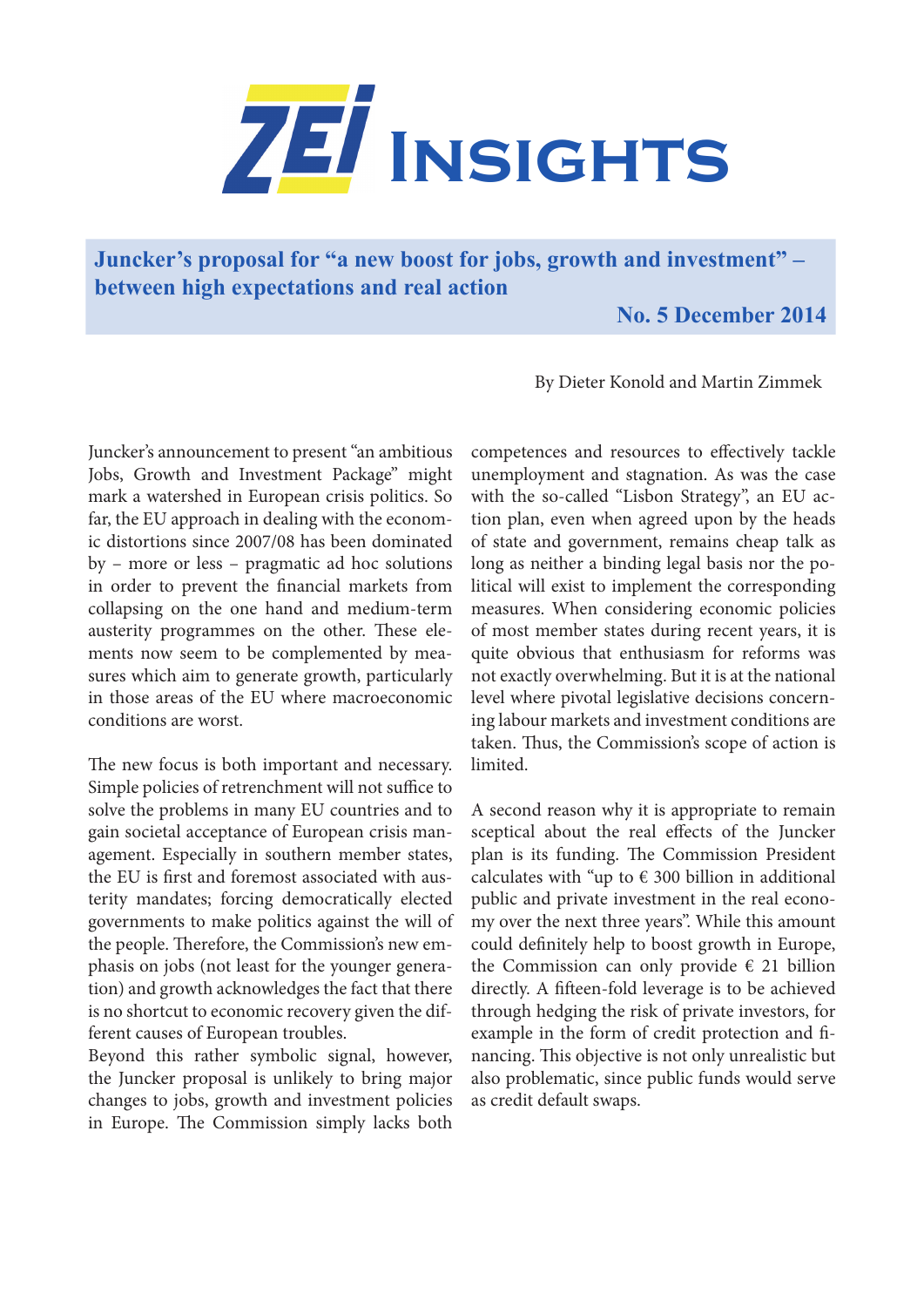Therefore, Juncker should focus on topics where the Commission has the responsibility and authority to support economic development: internal market regulation in industrial policy.

A concrete area for Juncker's idea of boosting jobs, growth and investment is the rail industry. As of today, the European rail industry employs 800,000 people and generates a turnover of almost  $\epsilon$  75 billion p.a., serving not only the large domestic market but also exporting high-technology products built in Europe across the world. To ensure that rail remains a flagship of European industry and that Europe-based companies remain industrial leaders, cooperation between the new European Commission and the European rail industry will be an important factor in enhancing the mobility of citizens as well as logistics. Maintaining and improving the competitiveness of the European railway industry must be a priority to secure jobs and to have a safe, efficient, environmentally friendly, innovative and sustainable mode of transport.

However, there are still several obstacles to be overcome in the coming years in order to realise the potential a single market would have. A higher level of harmonization is needed to make the sector more efficient and attractive when competing with other modes of transport:

1.The rail industry in Europe has suffered and continues to be held back by time consuming and costly authorization processes, mainly due to bureaucratic national procedures. It can take up to two years to obtain authorisation for a train, and this negatively impacts upon the competitiveness of the sector. From an industrial point of view, it is a good sign that there is now broad consensus amongst rail stakeholders and EU institutions calling for a quick adoption of the Technical Pillar of the 4th Railway Package.<sup>1</sup> This should make authorization procedures easier, faster and more harmonized across EU member states. In the future, the authorization process will be owned by the European Rail Agency (ERA) and not by national authorities (such as the Eisenbahnbundesamt in Germany).

2. Interoperability is another key concept for the Single European Railway Area (SERA). Only in an interoperable EU can rail unleash its full potential over long distances, contributing to the reduction of pollution and ease the pressure on the overburdened European road system. However, there is still a long way to go to achieve interoperability, with still more than 20 different train control systems across the EU. Therefore, the European Rail Traffic Management System (ERTMS), which has been developed jointly by the European Commission and the industry, needs to be implemented with more rigour in order to become the EU-wide signalling system. Also here, the ERA will have an important role to play to facilitate and deploy ERTMS across the EU.

3. Investments in research and development are vital in order to maintain the leading position of the European rail industry. The tool to make this possible is called SHIFT2RAIL. The European rail sector as a whole is joining forces together with research centres, academia and the contribution of the European Commission to increase the innovation power of the industry. Between 2014 and 2020, this public private partnership will invest € 920 million in railway research and innovation, of which  $\epsilon$  450 million comes from the EU's Horizon 2020 budget framework. This will help to make rail research and innovation funding across the EU more efficient, coherent and less risky. The SHIFT2RAIL Joint Undertaking has become fully operational, with all measures in place to start concrete research activities in the second quarter of 2015.

In summary, the Technical Pillar of the 4th Railway Package is laying the foundation for increased harmonization across the European rail market, leading to innovation, growth and an increasing competitiveness and attractiveness of the rail industry. As a consequence, highly skilled manufacturing and engineering jobs in Europe will be